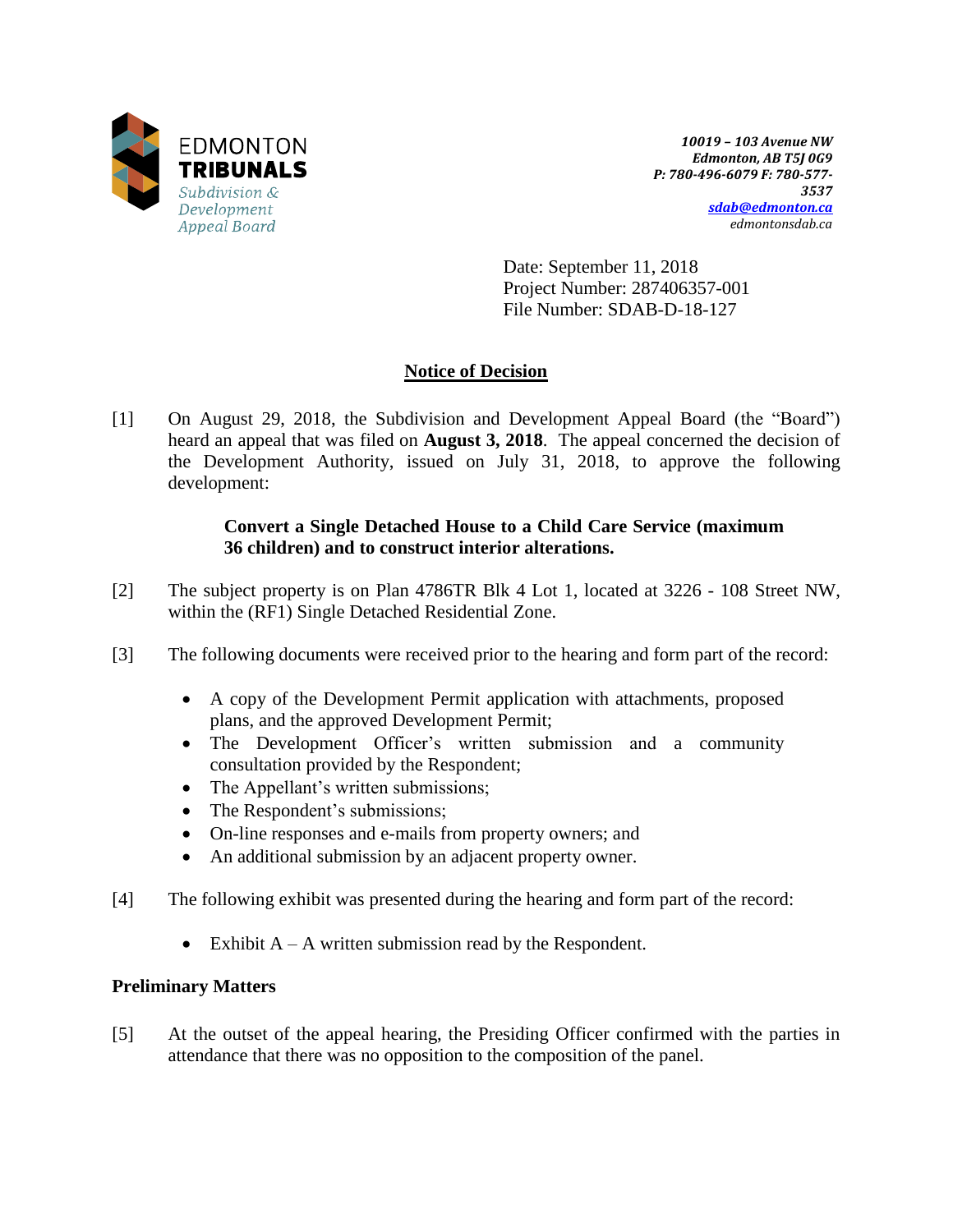- [6] The Presiding Officer outlined how the hearing would be conducted, including the order of appearance of parties, and no opposition was noted.
- [7] The appeal was filed on time, in accordance with section 686 of the *Municipal Government Act*, RSA 2000, c M-26.

#### **Summary of Hearing**

- *i) Position of the Appellant, Ms. R. Milner*
- [8] Ms. Milner indicated that she is representing the neighbouring property owners.
- [9] She was approached by the Respondent regarding the daycare but did not sign the petition as she required more information. Her address was listed on the community consultation in support of the proposed development even though she did not sign the petition. In her opinion, the petition submitted by the Respondent is incorrect.
- [10] Some of the neighbours that signed the petition in support were told that the proposed development was for a dayhome and not a daycare. She felt the information provided on the development permit is not clear.
- [11] Seven of the eight closest neighbours to the subject site are not in support of the proposed development.
- [12] In her opinion, the proposed development will not be suitable for the size of the subject site.
- [13] There are four other daycares on commercial properties within a seven block radius that have the required number of parking spaces.
- [14] Ms. Milner provided the following information in response to questions by the Board:
	- a. She feels that a dayhome does not have as many children as a daycare and will have less of an impact on the neighbourhood.
	- b. The Presiding Officer confirmed that the proposed development is for 36 children and not 50 children.
	- c. Ms. Milner did not receive any information from the Respondent before she spoke to him or after regarding the proposed development.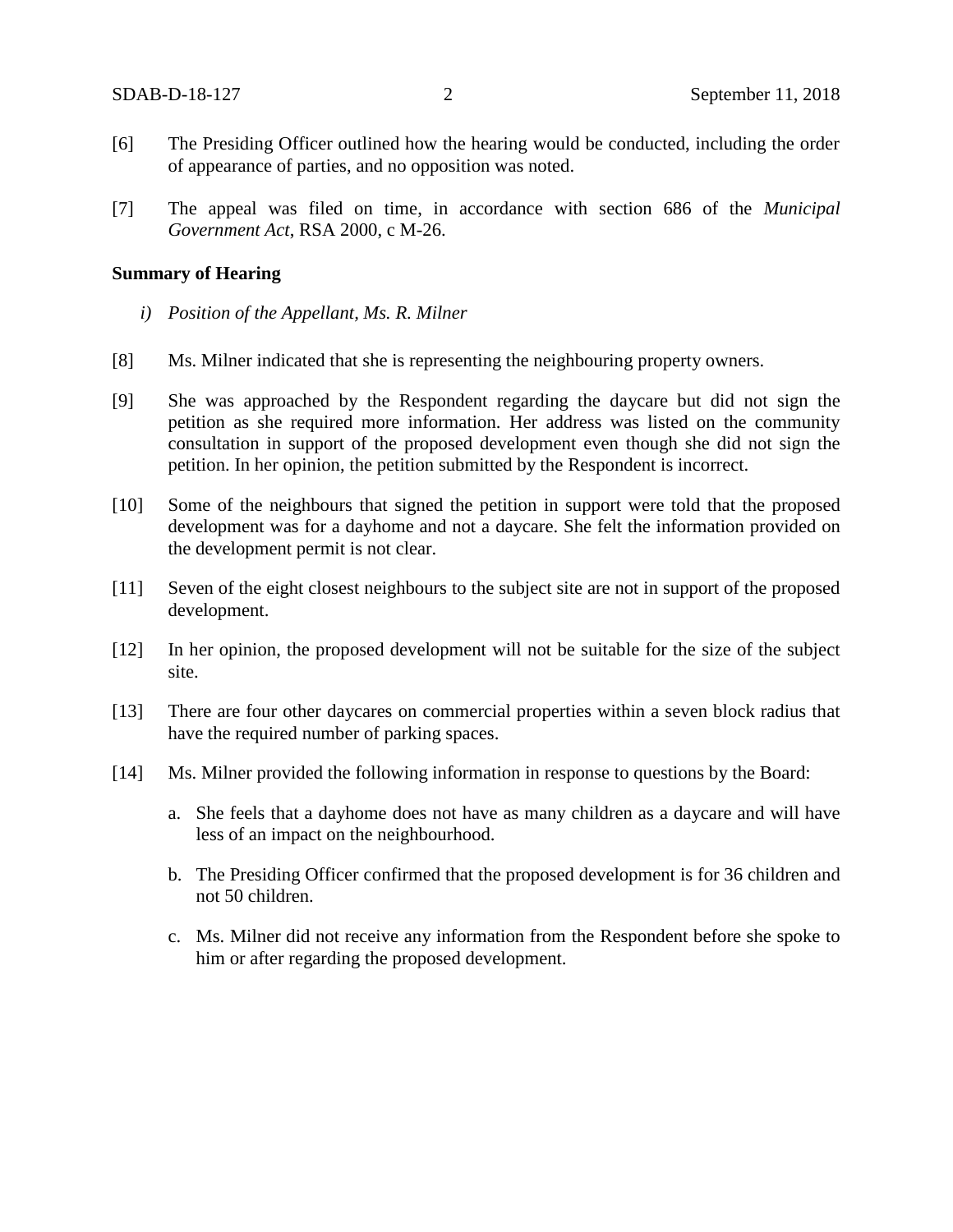### *ii) Position of Affected Property Owners in Support of the Appellant*

#### Ms. S. den Besten

- [15] Ms. den Besten is representing the Ermineskin Community League in her capacity as Vice-President.
- [16] She is aware of the *Edmonton Zoning Bylaw* community consultation process, but feels that the required 60-metre notification area should have been expanded. In her opinion, sufficient community consultation was not done with the community.
- [17] In her opinion, an assessment should have been done to determine if there was demand for a daycare in this neighbourhood.
- [18] She sits on the school council and feels that there will be an increase in traffic to the neighbourhood, which is already busy.
- [19] This is a bus route area and new bus drivers are often trained in this area. Adding traffic to the area is a concern.
- [20] In her opinion, consultation should have been done with the other daycares in the area. In her opinion, the use of a dayhome is different than a daycare.

### Ms. C. Nistor

- [21] Ms. Nistor read from her submission that was provided to the Board.
- [22] Her main concern is that there will be additional pedestrian and vehicular traffic in the neighbourhood.
- [23] Several vehicles park along 32A Avenue because of the limited parking at the Century Park LRT station.
- [24] Vehicles cut through 32A Avenue which increases the traffic making it difficult to get in and out of the neighourhood.
- [25] Dropping off and picking up children at the daycare will create a safety issue in the neighbourhood.
- [26] Children attending the school have to cross 32A Avenue and 108 Street, which will be a safety concern.
- [27] It can be dangerous for vehicles exiting 108 Street onto 32A Avenue in either direction when cars are parked along 32 Avenue at the end of the street.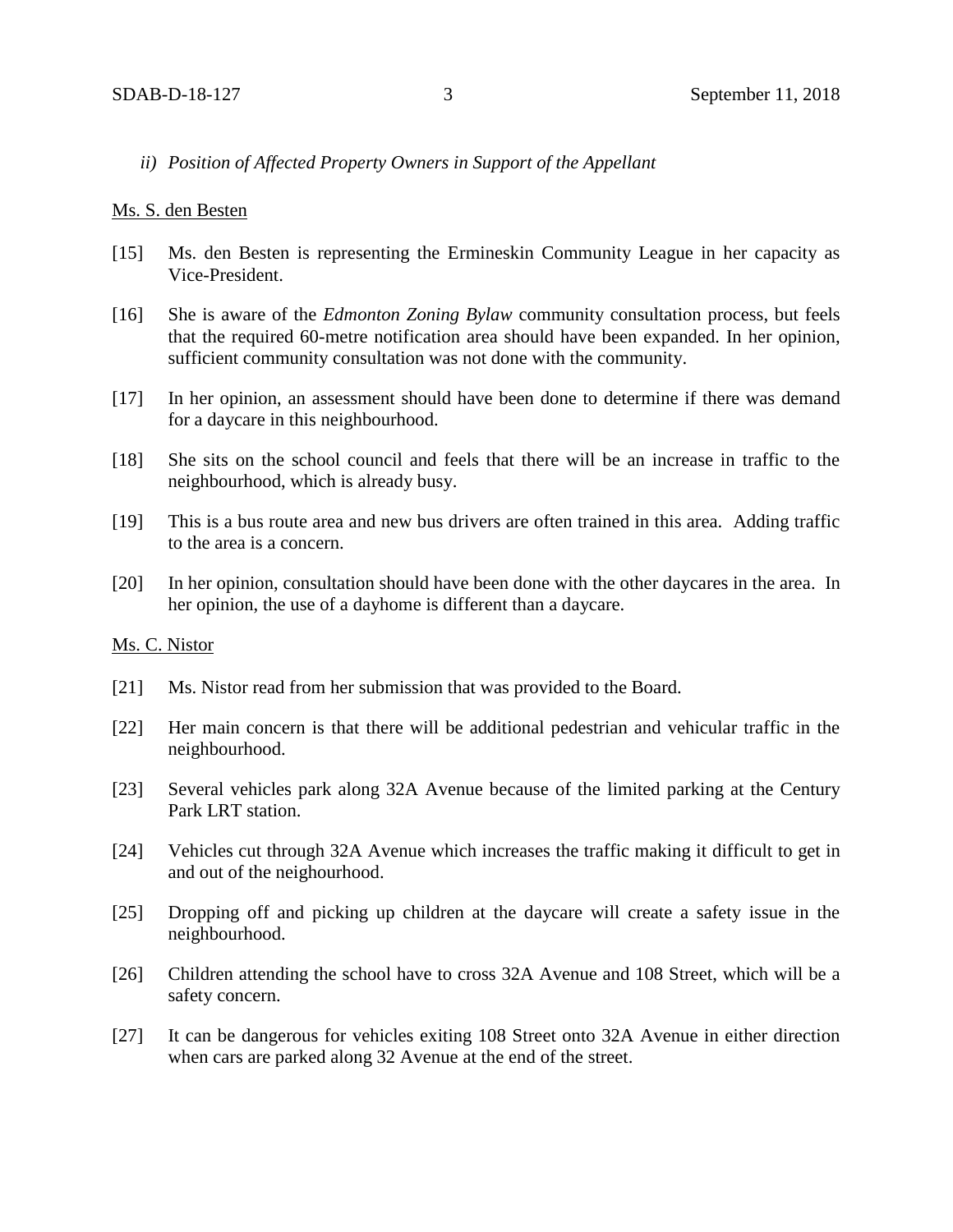- [28] Vehicles regularly make unsafe u-turns on the street to regain access to 32A Avenue. All of this traffic and congestion will increase the risk of accidents to the neighbourhood.
- [29] There are several daycares operating in the area, as well as a dayhome one block from the subject site.
- [30] In her opinion, the proposed daycare will be the size of a small school operating out of a residential property.
- [31] In her opinion, ten properties on the block will be negatively impacted by vehicles blocking their driveways and parking in front of their properties if the proposed daycare is approved.
- [32] There will be an increase in noise with 36 children at the subject site.
- [33] She spoke to a realtor who indicated that the daycare will decrease the property value of their homes.
- [34] In her opinion, the proposed daycare will interfere with the enjoyment and value of the houses in the neighbourhood.
- [35] Ms. Nistor provided the following information in response to questions by the Board:
	- a. There is a school bus stop across from the subject site but she could not confirm how many children use the bus stop. Several school buses come to the neighbourhood.
	- b. She referred to the aerial map from the Respondent and pointed out the school bus stops in the area.
	- c. She stated that there are at least three buses that serve the school, which is along a bus route where children are picked up.
	- d. Individuals can cross the street safely at the cross walk at 107A Street but children also cross at 108 Street.
- [36] All of the houses along 107A Street do not have rear lanes.
- [37] The busiest times for school traffic are 7:30 a.m. to 8:30 a.m. and 3:30 p.m. to 4:30 p.m.

#### Mr. K. McMullin

- [38] Mr. McMullin indicated that he is the President of the Ermineskin Community League and is a resident on the same street of the subject site.
- [39] He referred to the aerial map submitted by the Respondent and pointed out the entrances to the school.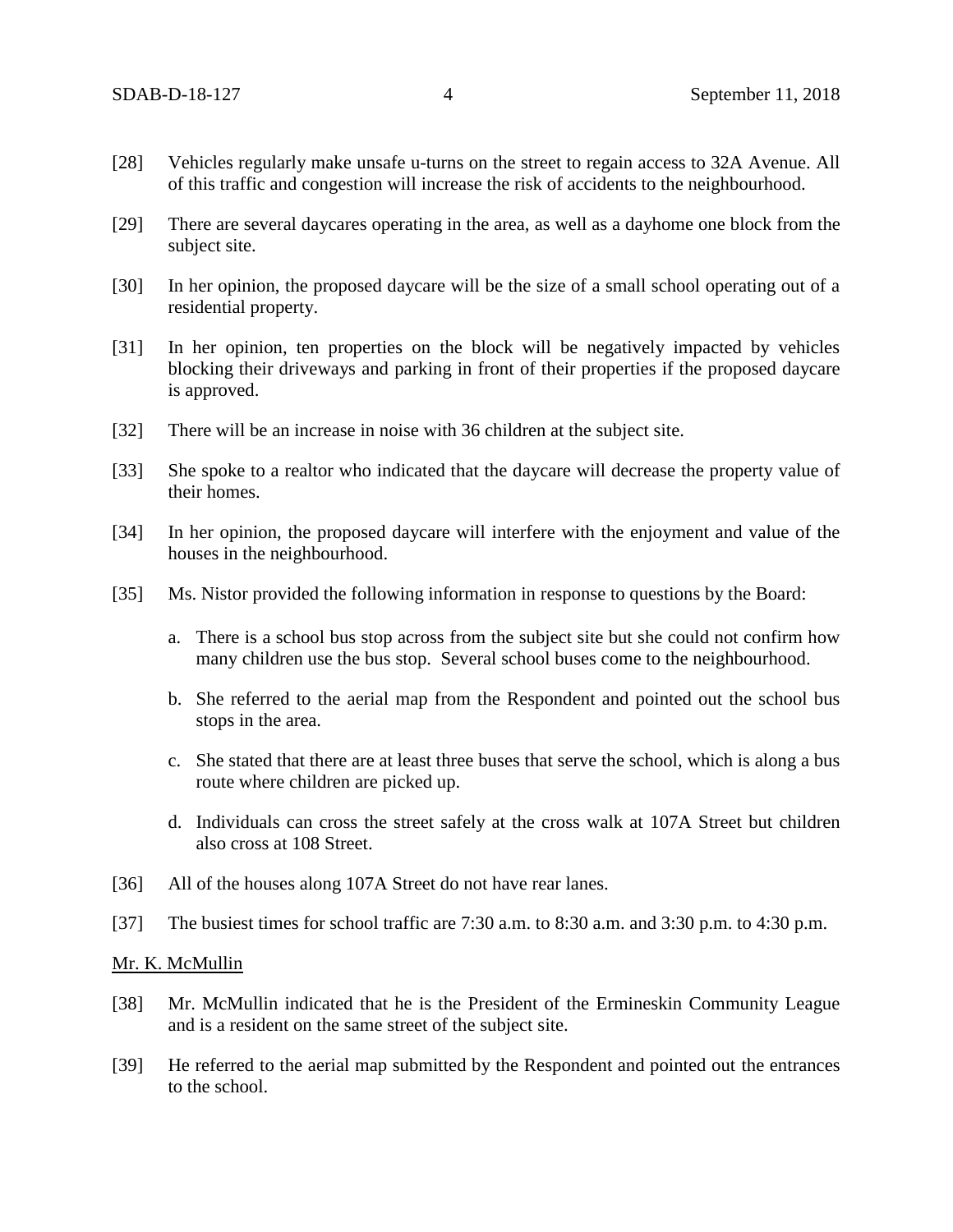- [40] School buses and ETS stop along 32A Avenue. Parents drop off children along the fence line by the bus stop across from the subject site.
- [41] He has had to wait for vehicles to clear the road as people often make U-turns in front of the school.
- [42] During school hours, 32A Avenue is busy until 5:00 p.m. when parents pick up their children at the YMCA daycare at the back of the school.
- [43] The road becomes narrow when vehicles are travelling slowly in the playground area.
- [44] He stated that 32A Avenue is a collector road and 108 Street is not regularly plowed.
- [45] In his opinion, additional vehicles coming to the area will have an impact on the condition of the roads.

*iii) Position of Ms. R. Lee, on behalf of the Development Officer, Mr. N. Shah* 

- [46] The Development Authority provided a written submission and did not attend the hearing.
	- *iv) Position of the Respondent,*
- [47] indicated that one of the letters in support of the appeal was from a property owner outside the 60-metre notification area and is not an affected party. The Presiding Officer agreed with this information.
- [48] referred to his notes, marked *Exhibit A*.
- [49] He and his wife are residents of Edmonton and own the subject property. is an experienced Child Care Educator, licensed as a child care provider by the Province of Alberta.
- [50] After meeting the City with a long check list of requirements, and after rigorous review and several back and forth changes/amendments, the City concluded that the application and plans for a child care service were in compliance with the related Bylaws and guidelines and therefore granted a development permit for a child care service for a maximum of 36 children.
- [51] They are putting their life savings into this development and were very excited to go ahead with this investment but were sorry to learn later that there was an appeal against their child care service.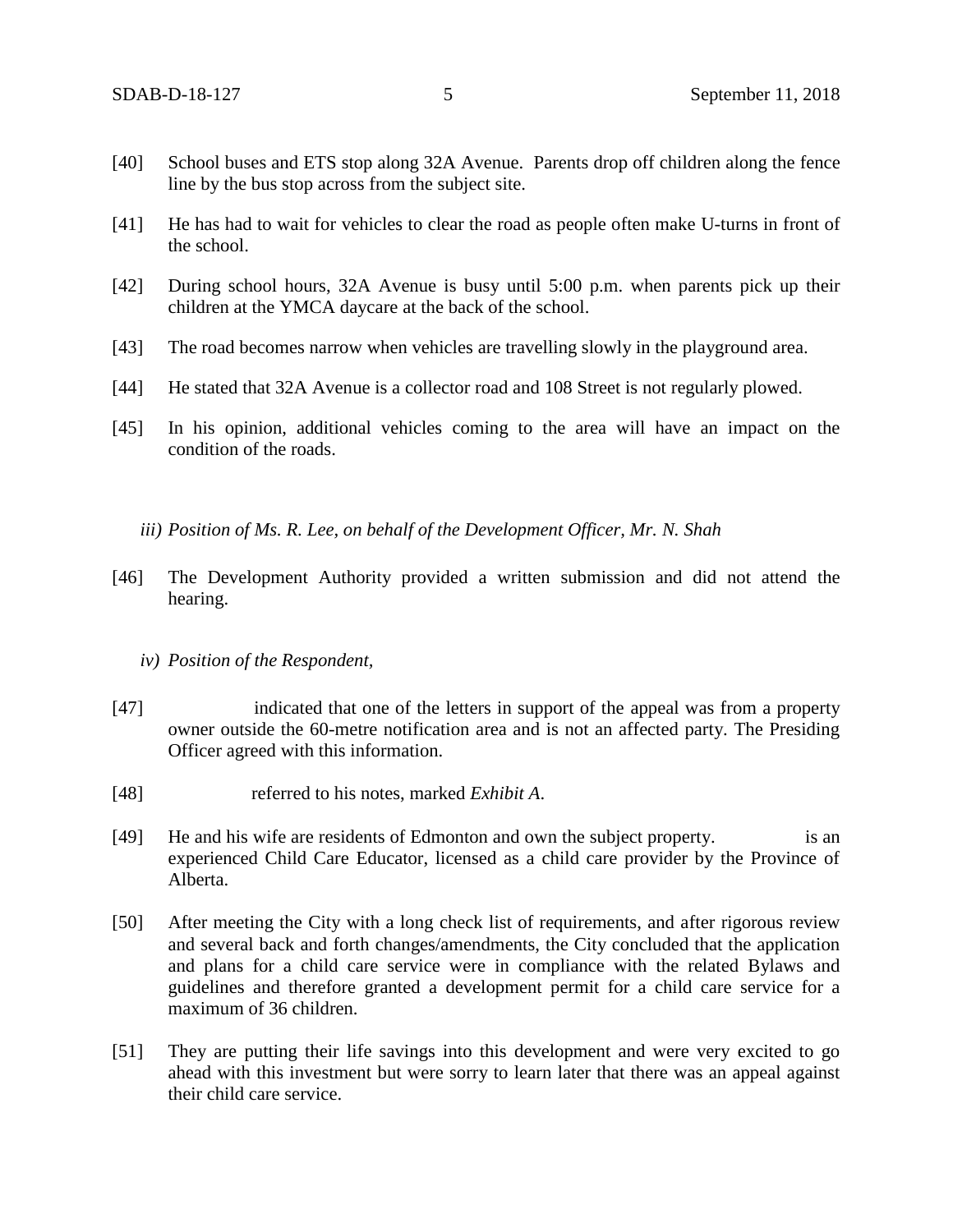- [52] Although community consultation was not required, he and his wife thought talking to their neighbours about the development was courteous and believed it was the right thing to do. They were not provided any guidelines by the City on how to conduct a community consultation, so they went door to door on weekends as they work during the weekdays.
- [53] They had friendly talks with their neighbours, answered their questions and showed their proposed plans.
- [54] provided the following points related to traffic concerns:
	- 1. The subject house is located on a corner lot on a T-intersection of 108 Street and 32A Avenue overlooking Steinhauer Park (a green open area with no houses) as shown on the aerial photograph.
	- 2. The T-intersection is exactly 135 metres away from the Steinhauer School main entrance; therefore the parked cars along 32A Avenue dropping off children to the School reaching all the way to their T-intersection would be minimal. If the cars do reach their intersection, the drop-off and pick-up times would be for a brief 5 to 10 minutes, which is normal around schools.
	- 3. The subject site is located 1.1 kilometres away from the Century Park LRT station. In his view, no one would park on their street to walk that distance to the LRT station.
	- 4. The photographs provided with the appeal documents of congested parking at the intersection of 108 Street and 32A Avenue were taken on a Tuesday evening on August 22. The vehicle congestion was due to their next-door neighbour having a dinner party that particular evening.
	- 5. referred to his photographs to show the available street parking during a normal day.
	- 6. The daycare hours of operation will be from 6:30 am to 6:00 pm from Monday to Friday. He indicated that daycares operate differently from schools and children are not required to be at the daycare at a certain time in the morning. Some children are dropped off as early as 6:30am or 7:00am, some at 8:15am to 8:30am during the Steinhaur School drop-off time, and others would be dropped off later, depending on when their parents go to work.
	- 7. In conclusion, children will be dropped off and picked up at different times and not necessarily at the same time as Steinhauer School. In his opinion, the proposed daycare will not cause an increase in traffic around the School or the subject site.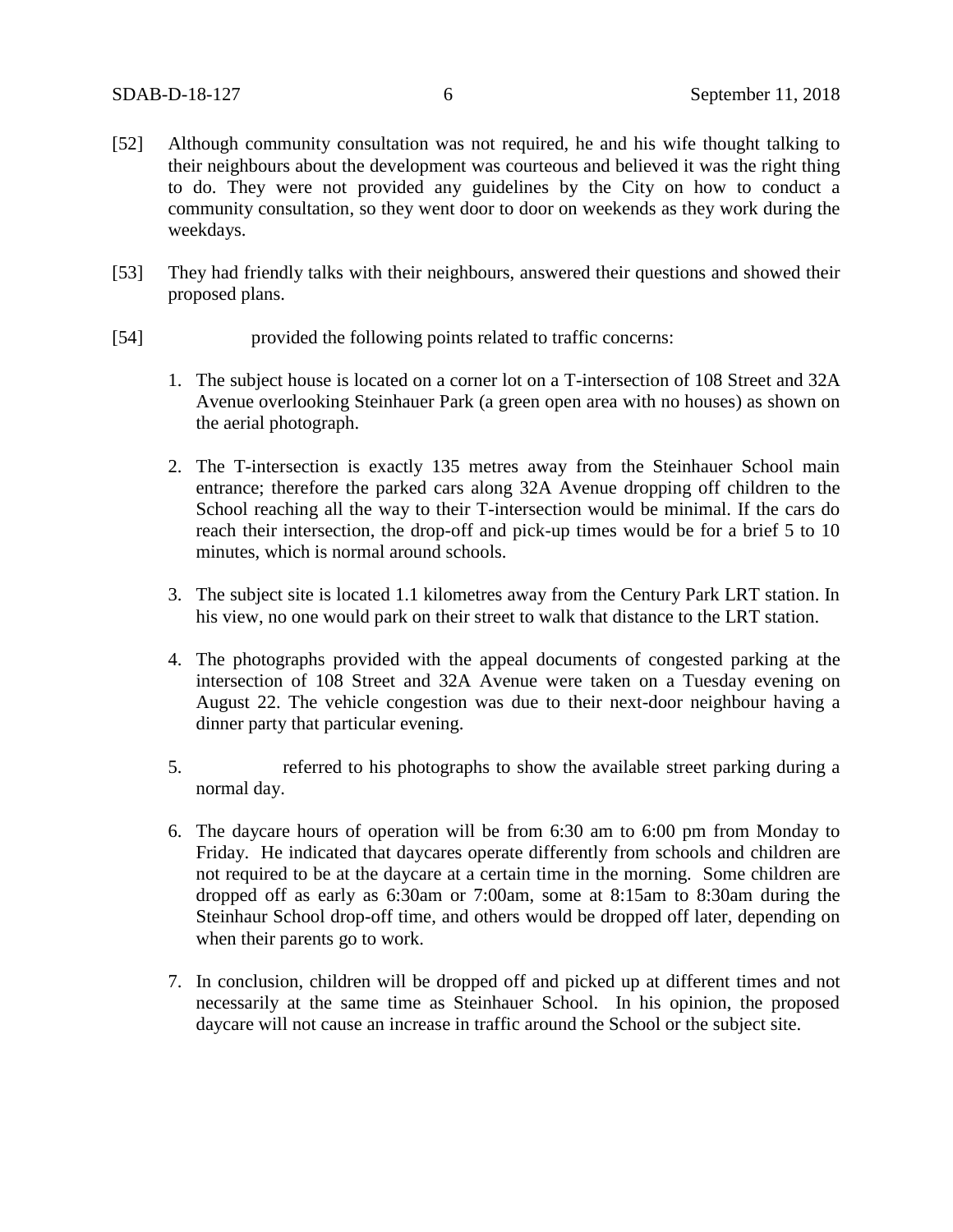- [55] They will adhere to the City's instructions and the Traffic Department's instructions regarding drop off areas and safety signage, and they will always cooperate with the neighbours.
- [56] provided the following information in response to questions by the Board:
	- a. Ms. Milner initially supported the daycare, but after she learned there would be a maximum of 36 children, she changed her mind.
	- b. The subject site has a rear lane and there are two on-site parking spaces at the rear and three parking spaces at the side of the house abutting 108 Street. The two spaces in the rear are not yet paved, but will be hardsurfaced as part of their approval conditions.
	- c. Most of the children at their daycare will come from the neighbourhood and will be given priority for registering, but they will also allow children from outside the neighbourhood.
	- d. The daycare will have children from all ages but the majority will be under school age. Any child that goes to school will be accompanied by a daycare worker.
	- e. They purchased the house in May 2018. They do not live at the subject house.
	- f. Their photographs were taken in the summer and not during school hours.
	- g. With regard to the number of workers on-site, explained that the Province will establish the number of workers based on a staff to children ratio. He expects there will be two staff members and his wife.
	- h. With regard to the community consultation, some neighbours asked to see the plans, some had questions and some did not have any questions.
	- *v) Rebuttal of the Appellant, Ms. R. Milner*
- [57] In her opinion, the proposed development does not meet the requirements of the *Edmonton Zoning Bylaw*.
- [58] She stated that there are no parking spaces at the back of the subject site.
- [59] The Respondent does not live in the house or in the neighbourhood.
- [60] The Respondent indicated that the daycare would be serving the Steinhauer community but that could not be confirmed. There are other daycares in the area that serve the community and are easily accessible.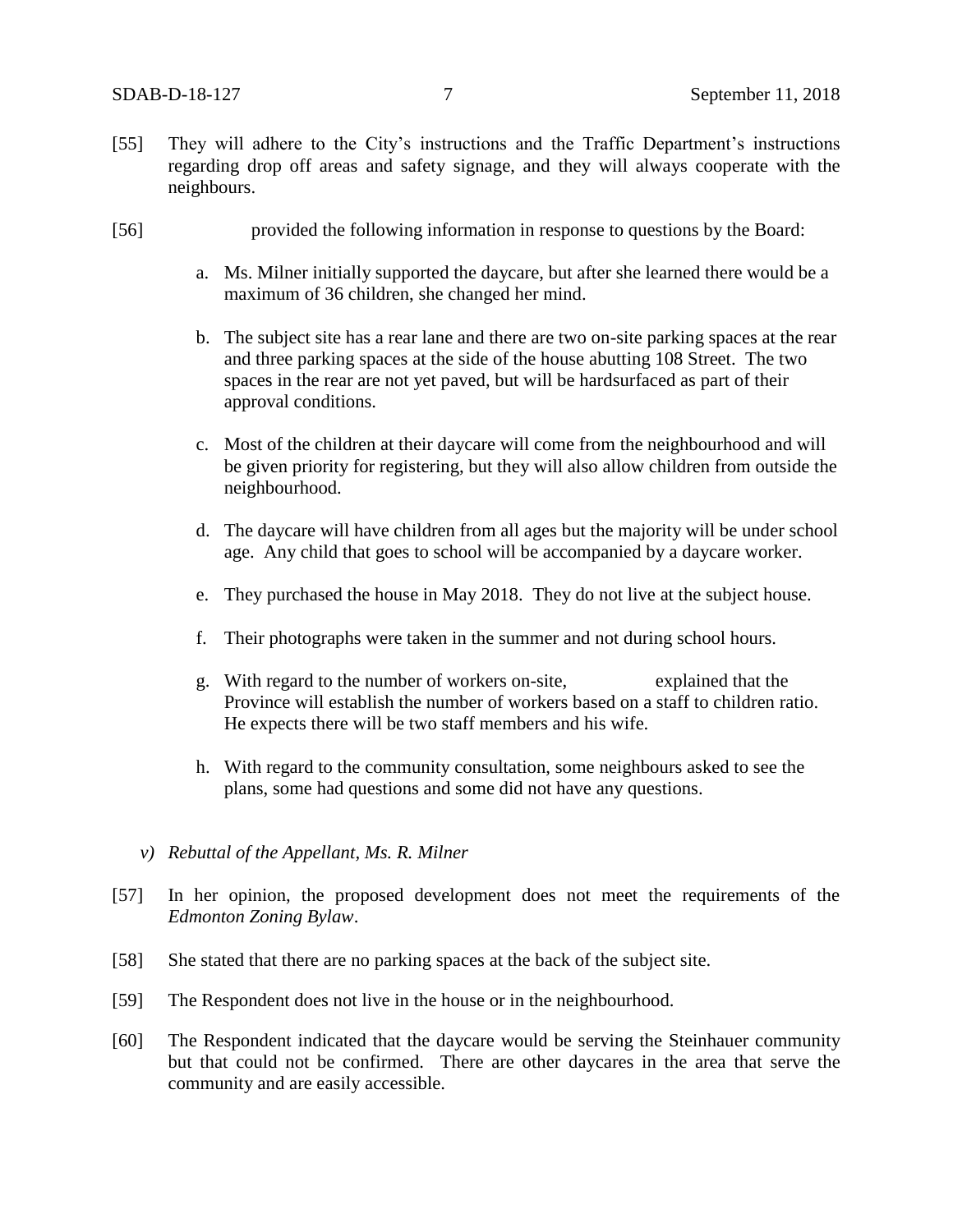- [61] She confirmed that people park along the streets in their neighbourhood and walk to the Century Park LRT Station.
- [62] In her opinion, a more comprehensive community consultation should have been done.
- [63] She stated that the Respondent does not know how busy the neighbourhood is as he has never been in the community during school hours.
- [64] There is no justification or benefit to the community to approve the proposed daycare.
- [65] In her opinion, the proposed development will unduly interfere with the amenities of the neighbourhood, and materially interfere with and affect the use, enjoyment and value of neighbouring parcels of land.

## **Decision**

[66] The appeal is **ALLOWED** and the decision of the Development Authority is **REVOKED**. The development is **REFUSED**.

## **Reasons for Decision**

- [67] The proposed development, a Child Care Service, is a Discretionary Use in the (RF1) Single Detached Residential Zone.
- [68] The Board finds that a Child Care Service for 36 children is a significant overdevelopment for this location and is more compatible in a commercial location for the reasons that follow.
- [69] As part of the Development Officer's initial review, there was no evidence that he visited the Site, irrespective that he was not required to attend and having heard adjacent property owners, there was strong neighbourhood opposition at the hearing and in writing.
- [70] With respect to safety, the Board accepts the submission of the Appellant, confirmed by photographs supplied by the Respondent that there is no crosswalk from the subject Site across 32A Avenue and agrees that this is a logical place for students to cross.
- [71] The Board accepts the photographic evidence and verbal verification from the neighbours that there is already traffic congestion. Consequently, the Board does not accept that a Child Care Service for 36 children will not create more congestion in an already busy area.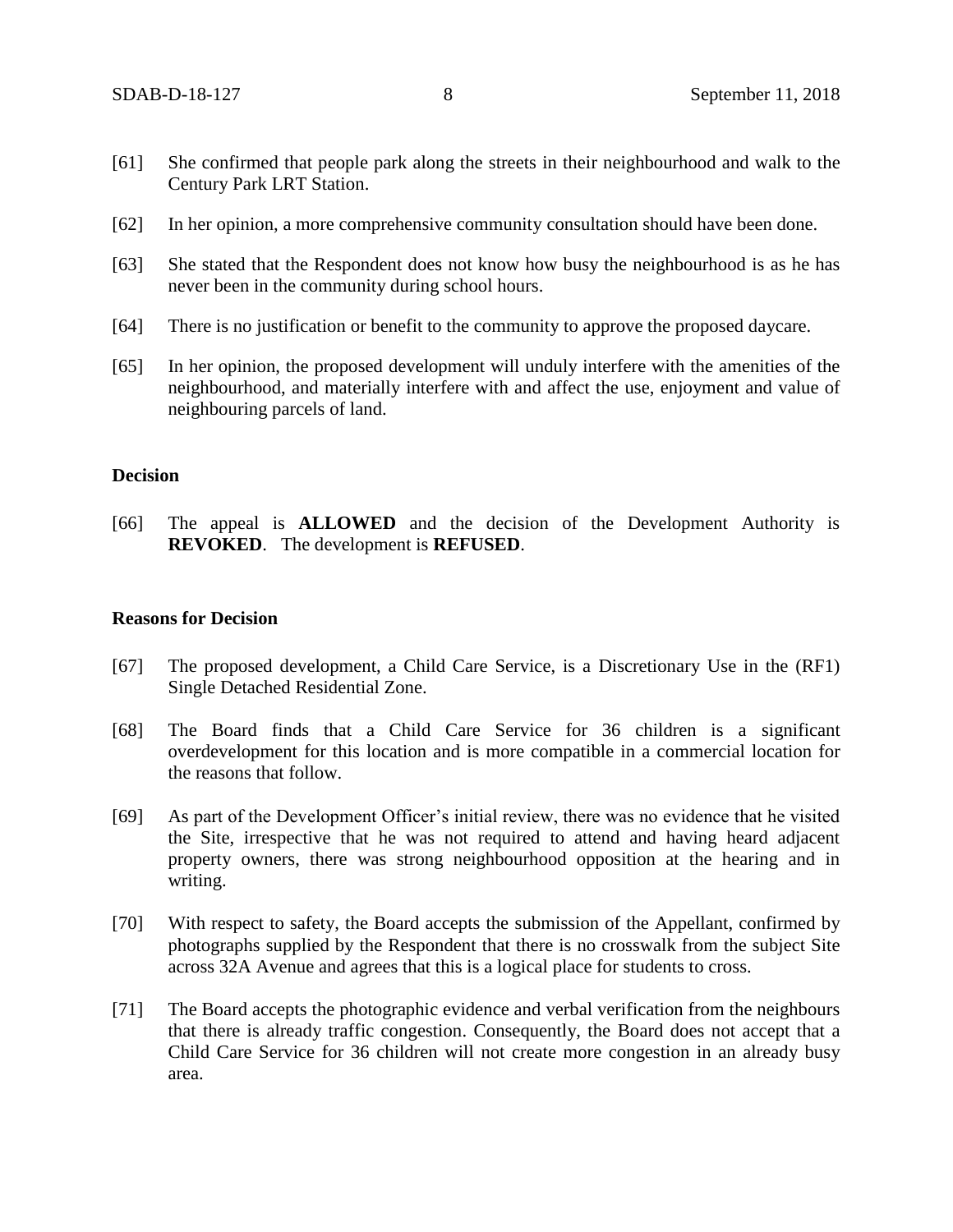In arriving at its decision, the Board does not give significant weight to the photographs from the Respondent demonstrating that there are no vehicles on the street, because they were taken in the summer outside school hours and in the evening when the school is not in use.

- [72] Taken into totality, the Board is of the view that the proposed development is better suited in a commercial space given the size. The Board notes that it may have made a different conclusion if there was a significant reduction in traffic intensity or the number of children.
- [73] The Board finds the submissions of the President of the Ermineskin Community League were helpful respecting traffic safety at the Site and the neighbourhood and accepts the feedback from adjacent neighbours that the proposed development will have a material impact on the neighbourhood.
- [74] The Board heard evidence of four other Child Care Services in the area, and although commercial viability is not under the Board's purview, the number of Child Care Services operating in the vicinity lends the Board to conclude that by adding another Child Care Service may have an impact on traffic flow and parking in the already congested area.
- [75] The Board finds that it is not unreasonable to presume that, given the proximity of the LRT station, individual families from outside the neighbourhood would use the proposed development and the LRT station.
- [76] Based on the foregoing, it is the opinion of the Board that the proposed development is not reasonability compatible with the neighbourhood.

Wington Vittel

Mr. W. Tuttle, Presiding Officer Subdivision and Development Appeal Board

Board Members in Attendance: Mr. V. Laberge; Mr. A. Nagy; Mr. D. Fleming; Mr. J. Wall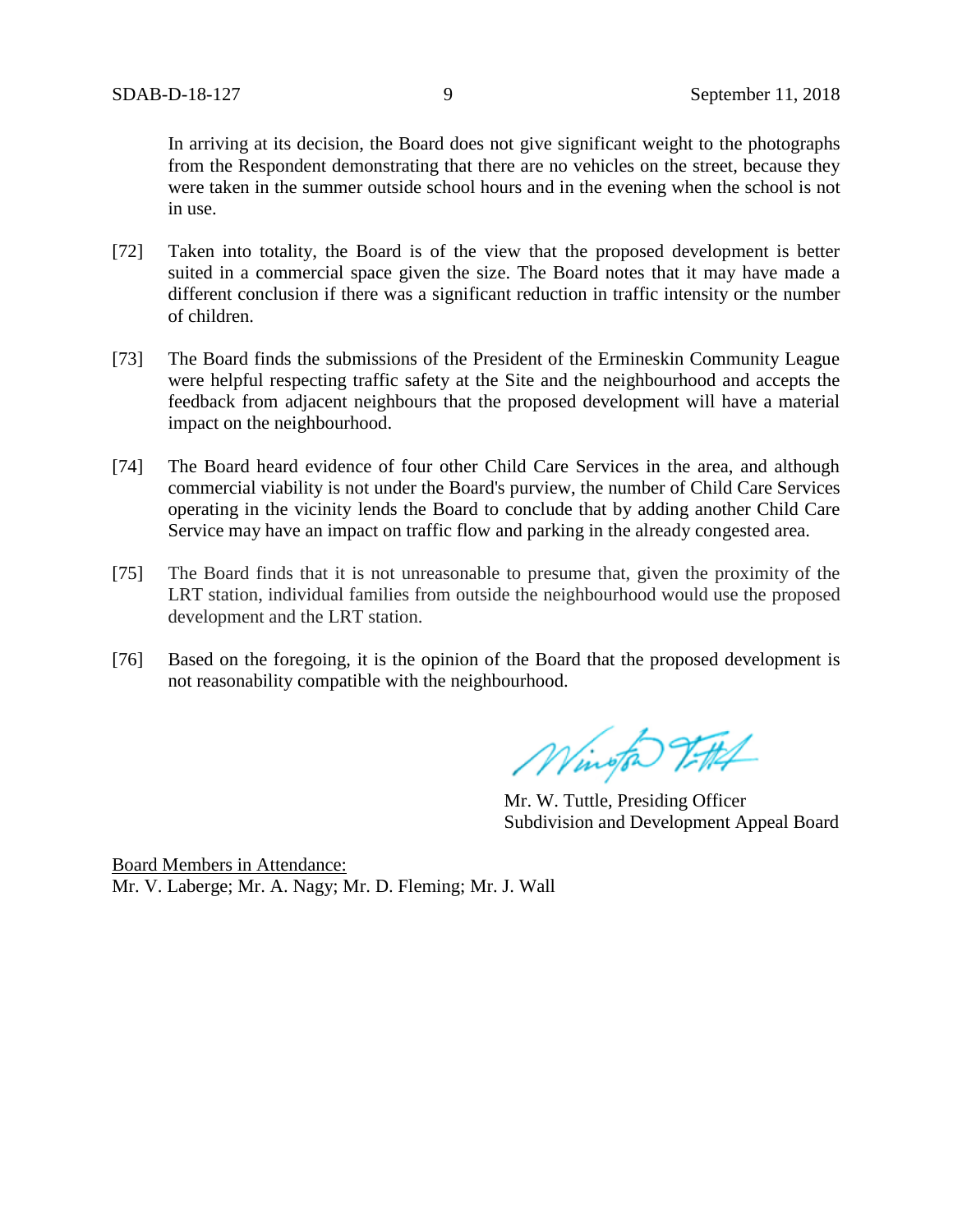# **Important Information for the Applicant/Appellant**

- 1. This decision may be appealed to the Alberta Court of Appeal on a question of law or jurisdiction under section 688 of the *Municipal Government Act*, RSA 2000, c M-26.
- 2. When a decision on a Development Permit application has been rendered by the Subdivision and Development Appeal Board, the enforcement of that decision is carried out by Development & Zoning Services, located on the 2nd Floor, Edmonton Tower, 10111 – 104 Avenue NW, Edmonton, AB T5J 0J4.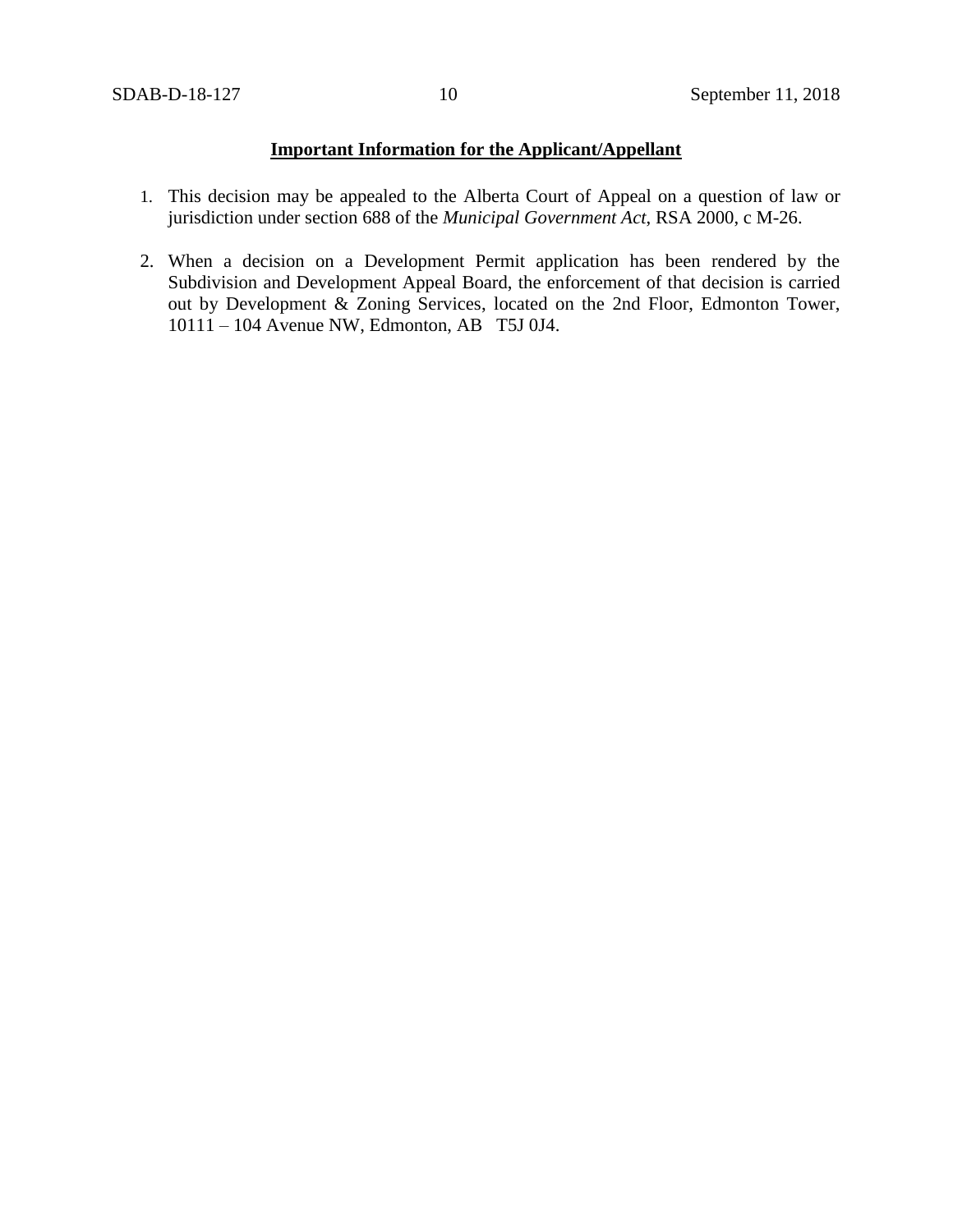

Date: September 11, 2018 Project Number: 241839966-009 File Number: SDAB-D-18-128

# **Notice of Decision**

[1] On August 29, 2018, the Subdivision and Development Appeal Board (the "Board") heard an appeal that was filed on **August 7, 2018**. The appeal concerned the decision of the Development Authority, issued on July 24, 2018, to approve the following development:

# **Amend the design of an approved Recycling Depot.**

- [2] The subject property is on NW-31-53-23-4, located at 16035 Fort Road NW and Plan 1820101 Blk C Lot 3, located at 16035 – Fort Road NW, within the (IB) Industrial Business Zone. The Pilot Sound Area Structure Plan applies to the subject property.
- [3] The following documents were received prior to the hearing and form part of the record:
	- A copy of the Development Permit application with attachments, proposed plans, and the approved Development Permit;
	- The Development Officer's written submission;
	- The Respondent's written submissions; and
	- The Appellant's written submission.
- [4] The following exhibit was presented during the hearing and forms part of the record:
	- Exhibit A A petition in support of the original Recycling Depot application submitted by the Respondent.

## **Preliminary Matters**

- [5] At the outset of the appeal hearing, the Presiding Officer confirmed with the parties in attendance that there was no opposition to the composition of the panel.
- [6] The Presiding Officer outlined how the hearing would be conducted, including the order of appearance of parties, and no opposition was noted.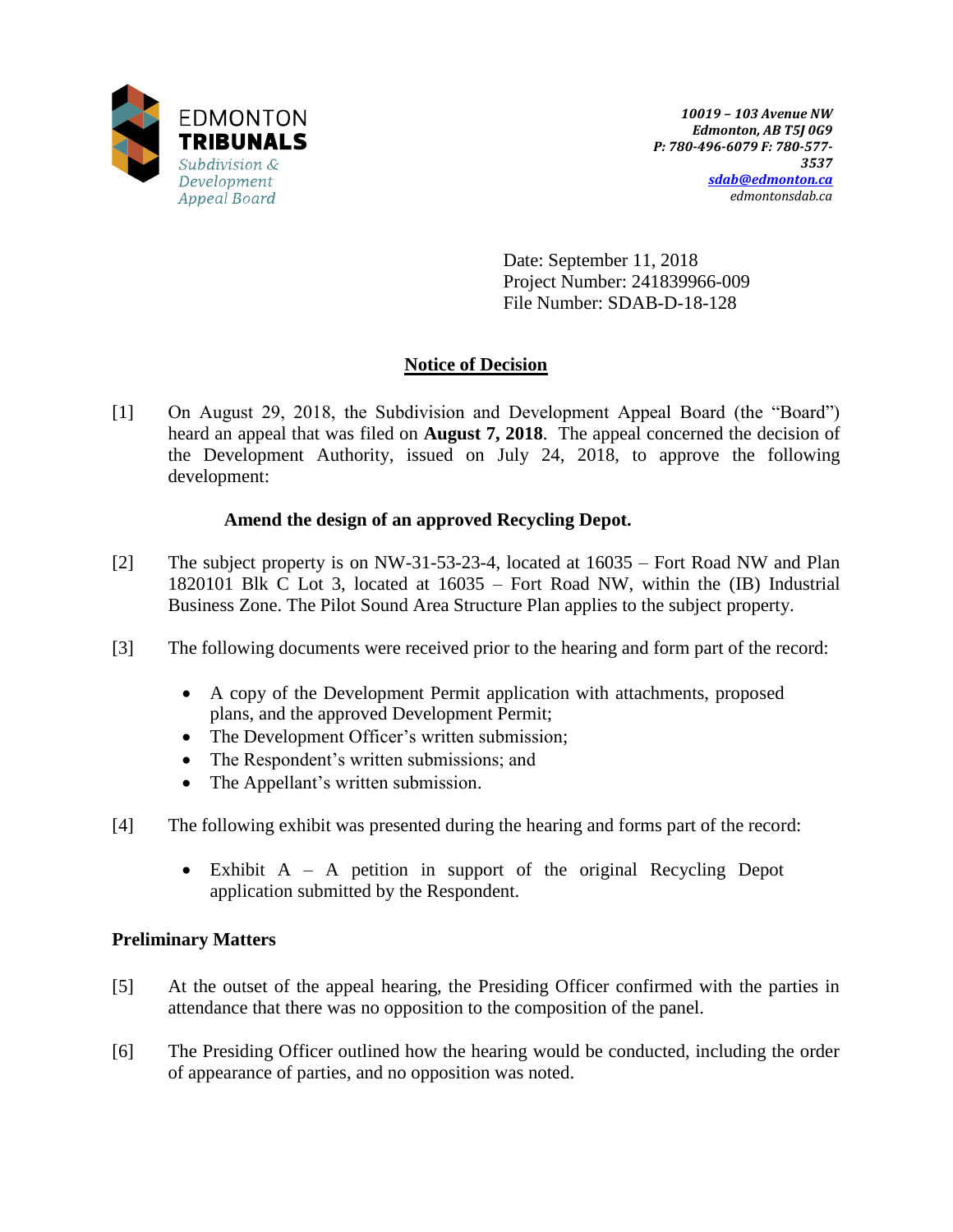[7] The appeal was filed on time, in accordance with section 686 of the *Municipal Government Act*, RSA 2000, c M-26.

#### **Summary of Hearing**

- *i) Position of the Appellant, Mr. W. Green*
- [8] Mr. Green's main concern is the lack of details related to water and sewage drainage. He does not believe there is a plan in place.
- [9] In his opinion, crime in the area will increase with additional traffic coming to the subject site. The additional traffic will also cause congestion and will worsen the already poor roadway conditions.
- [10] He is concerned that there will be an excess of garbage on the subject site and people loitering on the site, which will flow into his property. He is also concerned that his property will be damaged.
- [11] In his opinion, the proposed development would be better situated in a different location.
- [12] He is aware that the zoning of the subject site is different than his property.
- [13] The Presiding Officer pointed out that the proposed design amendment is a reduction in size to the current approved development.

Mr. Green stated that he was not aware of the reduction in the size of the development.

- [14] Mr. Green provided the following information in response to questions by the Board:
	- a. He is not concerned of what is currently happening at the subject site but what may happen in the future.
	- b. He lives on an acreage and is aware of how sewage drains on large properties.
	- *ii) Position of the Development Officer, Mr. I. Welch*
- [15] The Development Authority provided a written submission and did not attend the hearing.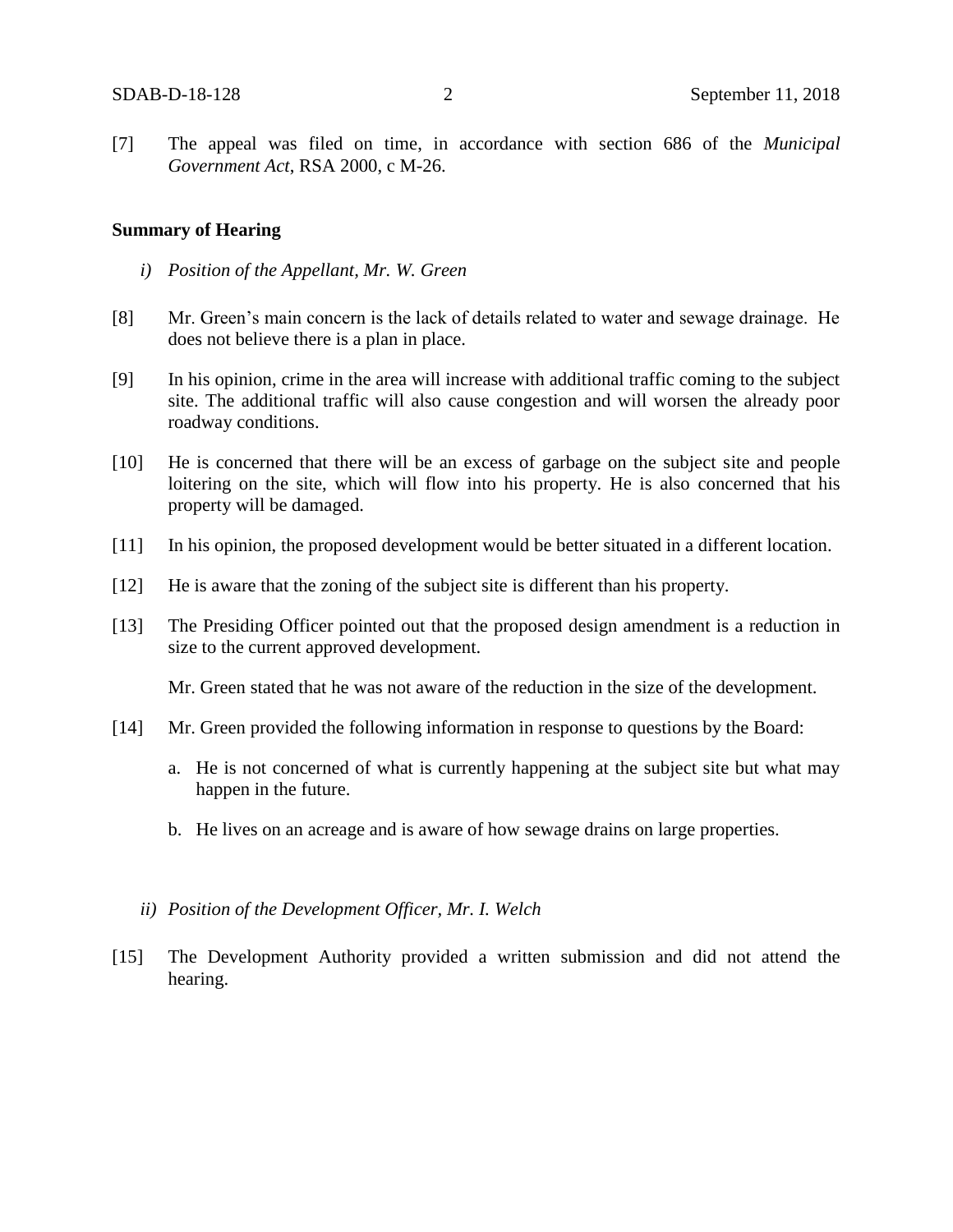- *iii) Position of Mr. B. Gardner, representing Gardner Architecture Incorporated, who was accompanied by Mr. K. Pannu, representing the Respondent, Southwark Developments Ltd.*
- [16] The sewage system was designed to hold a large capacity and is pumped out once a week.
- [17] There are plans to service the area in the future but they could not confirm when this would take place.
- [18] The facility is new and landscaping will be done to make the site aesthetically pleasing.
- [19] Individuals using the property will not be generating crime in the area.
- [20] The road accessing the subject site is already busy regardless of what is on the subject site.
- [21] Mr. Gardner and Mr. Pannu provided the following information in response to a question by the Board:
	- a. They confirmed that subject site will only be fenced along the Appellant's property line.
- [22] Mr. Pannu is the co-owner of the subject site with his parents.
- [23] They have 15 years of experience in the recycling depot industry.
- [24] Each of the recycling depots they their own have security cameras on the site and are monitored. There will be 16 security cameras on the subject site.
- [25] They had to bid for the recycling depot license and were chosen as they have a good reputation running their other recycling depot locations.
- [26] The subject site complies with the Pilot Sound Area Structure Plan.
- [27] Mr. Pannu provided the Board with a copy of a petition with 11 signatures from neighbouring property owners in support of the original approved Recycling Depot, including the Appellant. (*Exhibit A*).

## *iv) Rebuttal of the Appellant, Mr. W. Green*

[28] He was not aware the recycling depot would be adjacent to his property when he signed the petition in support and would like to have his name removed.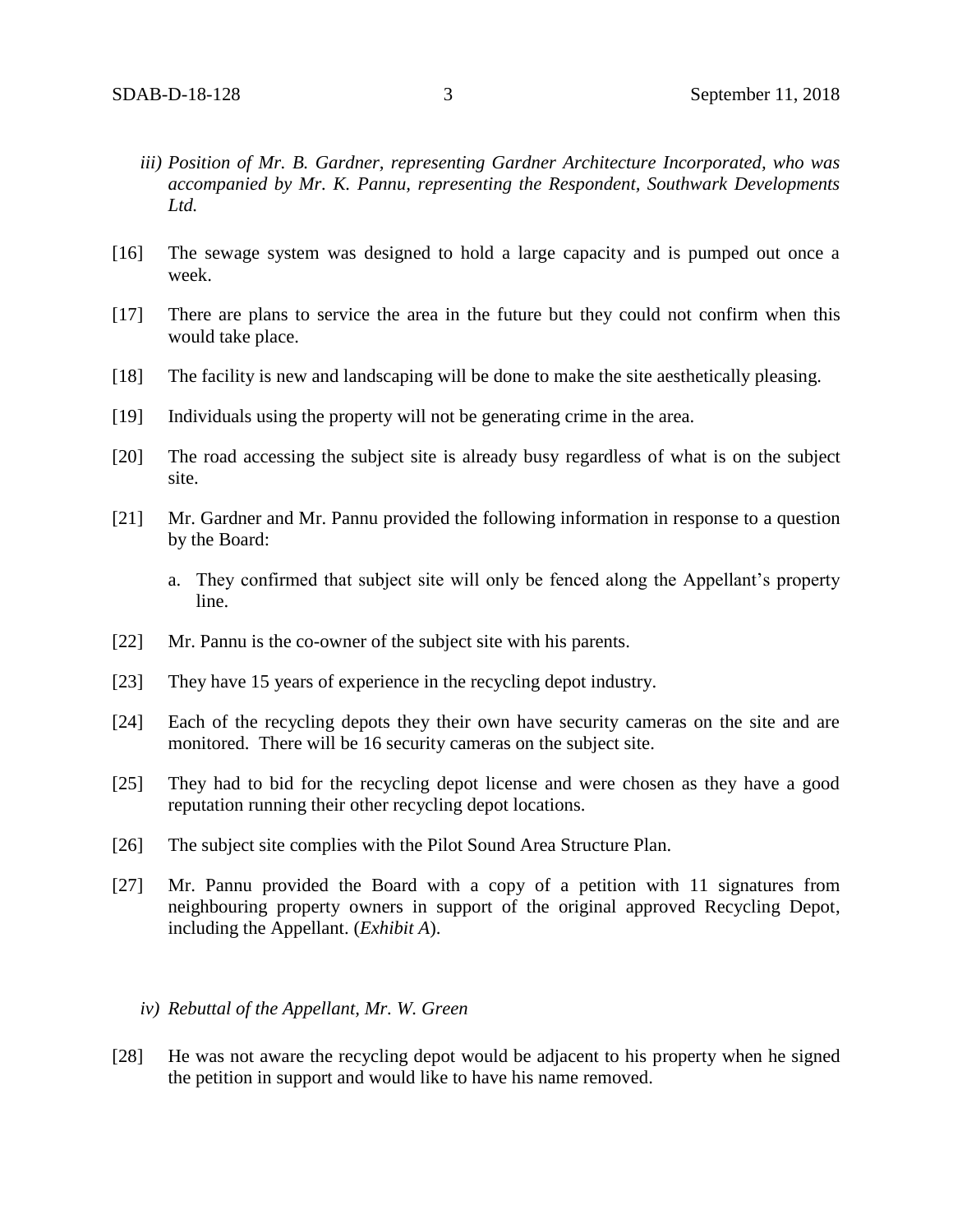- [29] His main concern is that items and garbage from the subject site will blow onto his property.
- [30] In his opinion, there are enough recycling depots in the area.
- [31] Mr. Green provided the following information in response to questions by the Board:
	- a. He does not have any statistics of crime in relation to the operation of recycling depots.
	- b. His property is zoned AG Agricultural but his house is rented out and there is no other development occurring on the land.

## **Decision**

[32] The appeal is **DENIED** and the decision of the Development Authority is **CONFIRMED**. The development is **GRANTED** as approved by the Development Authority.

#### **Reasons for Decision**

- [33] The proposed development is to amend the design to an approved Recycling Depot that is a Discretionary Use in the (IB) Industrial Business Zone.
- [34] The Board first heard from Appellant, an immediate neighbour to the subject Site. He expanded on his written submission. His verbal presentation confirmed that he had concerns with sewage, increased crime, road traffic and the general appearance of the Recycling Depot.
- [35] While the Board appreciates the concerns of the Appellant, the Board finds no planning reason aligned with his submissions to revoke the amended design of the already approved Recycling Depot. The points made by the Appellant regarding crime and garbage are outside the purview of the Board and are matters related to Bylaw Enforcement and the Edmonton Police Service. Such comments respecting crime are speculative in nature.
- [36] The Respondent advised that water servicing was acceptable by the City and sewage was designed adequately for the subject Site and is picked up once a week.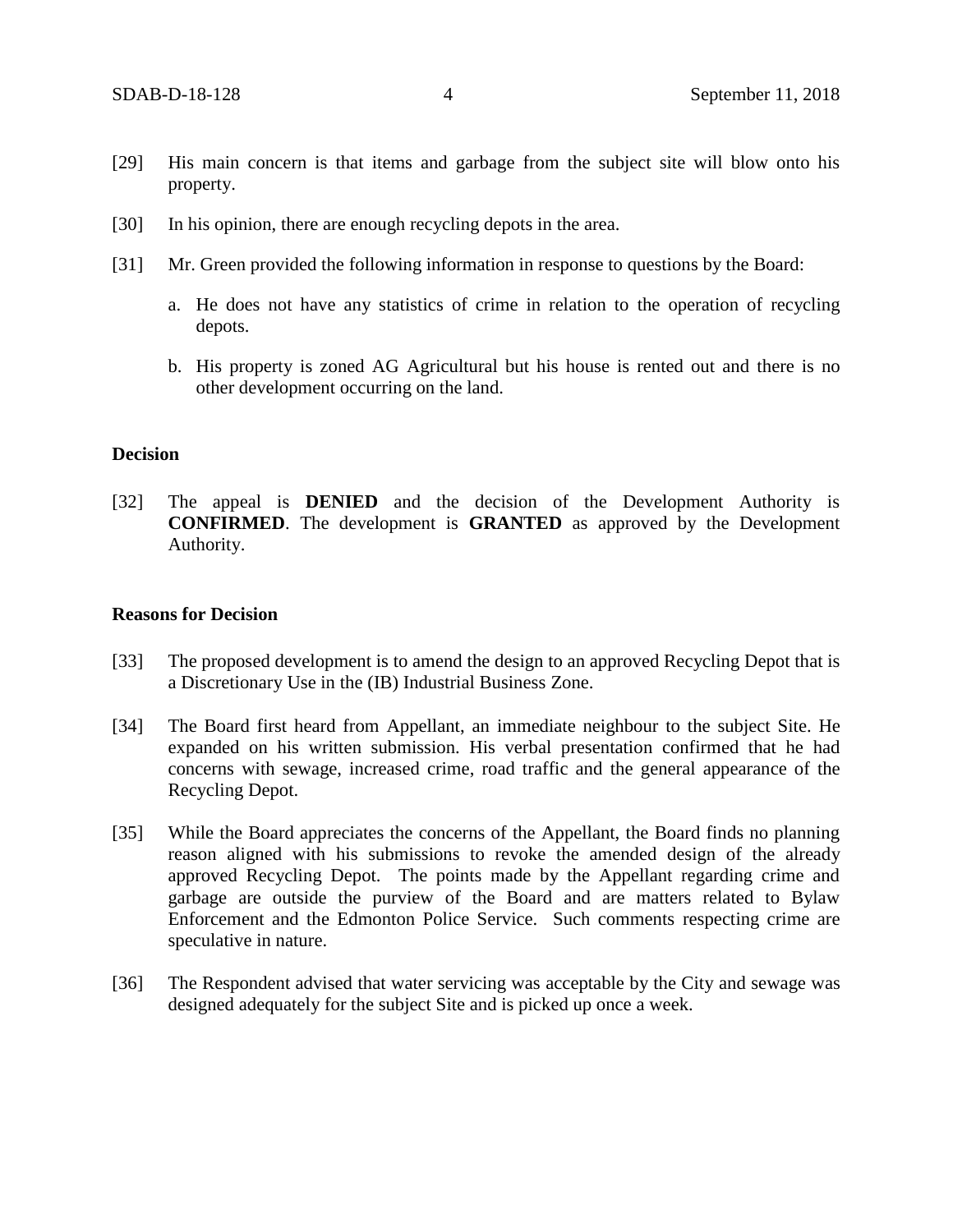- [37] The Respondent provided the Board with signatures of support from 11 adjacent properties in support of the original Recycling Depot application.
- [38] Based on the foregoing, the appeal is denied the decision of the Development Authority is confirmed.

Wington 2FH

Mr. W. Tuttle, Presiding Officer Subdivision and Development Appeal Board

Board Members in Attendance: Mr. V. Laberge; Mr. A. Nagy; Mr. D. Fleming; Mr. J. Wall